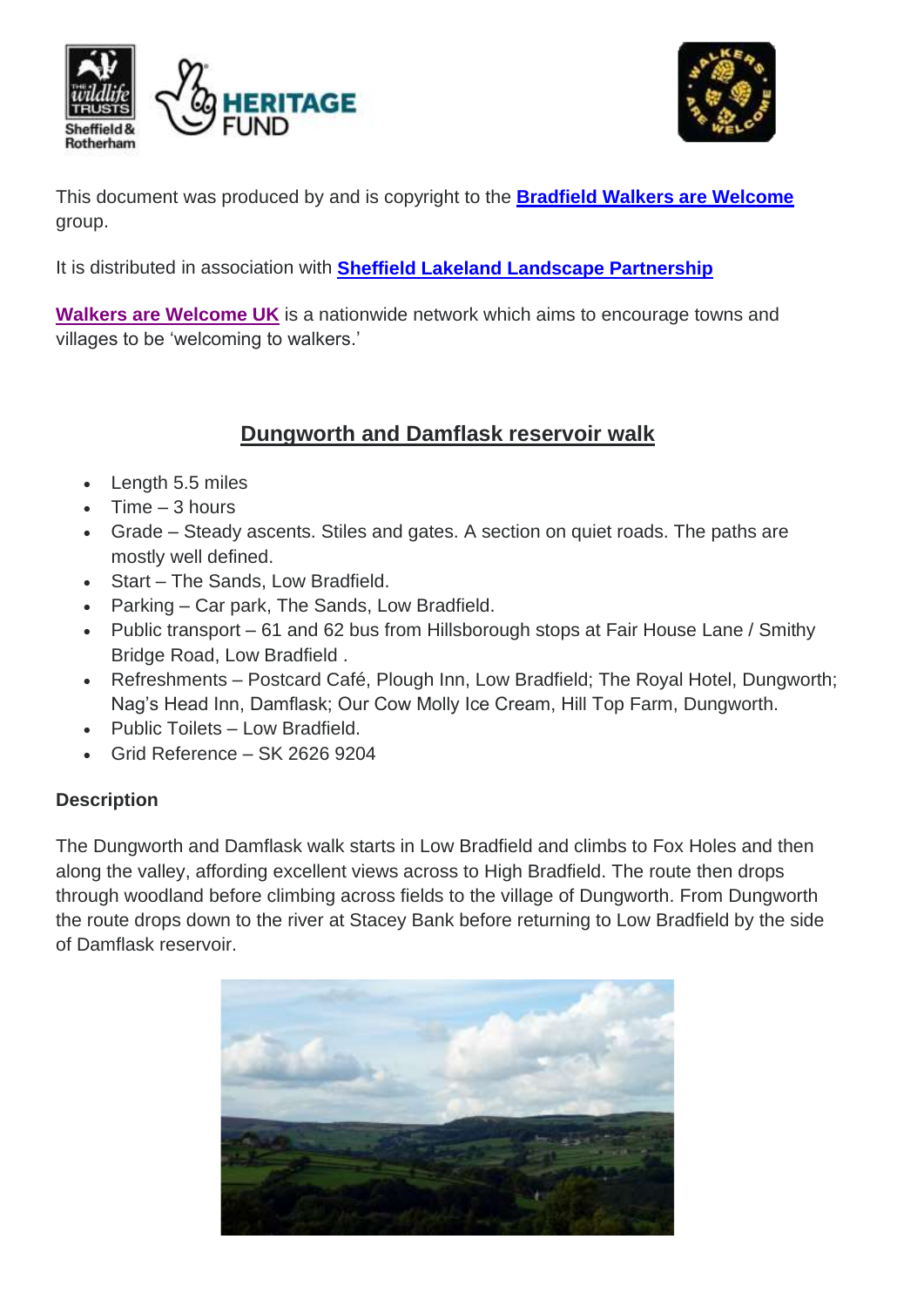#### **Route Instructions**

- 1. From the car park return to Fair House Lane. Turn left and go down past the bus stop.
- 2. Go down Mill Lee Road, signposted for Dungworth.
- 3. Pass the Bradfield Council Offices (See Points of Interest 1) and the Plough Inn (2).
- 4. Go up the hill to the T junction, past the disused Water Works Filter Station (3).
- 5. The castellated **Fox Holes holiday cottages** (4) are visible all the way up the hill.





- 6. Turn left and go along the road until you reach the next road junction.
- 7. Turn right up the road, sign posted to Ughill and Strines.
- 8. Continue past the farm house and follow the road as it swings round to the right.
- 9. After 300m from the farmhouse take the footpath down into Ughill Woods.
- 10. Follow the path down the slope and through the woods.
- 11. Continue down, ignoring the [Yorkshire Water](https://www.yorkshirewater.com/things-to-do) permissive path, cross the stream and then climb back up the other side, emerging over the ladder stile onto Corker Lane.



- 12. Turn left and proceed along the lane until you approach the large house and farm on the left.
- 13. As you near the large house take the footpath on your right. The marker post has number 155 and may be partially hidden by foliage.
- 14. Go up by the wall and cross the stone stile at the top.
- 15. Aim for the farm buildings at Tom Hill (5) to your left.
- 16. Pass the farm buildings and then take the slightly raised track that curves across the field to the wooden gate into the lane.



17. Go down the farm lane bounded by low stone walls.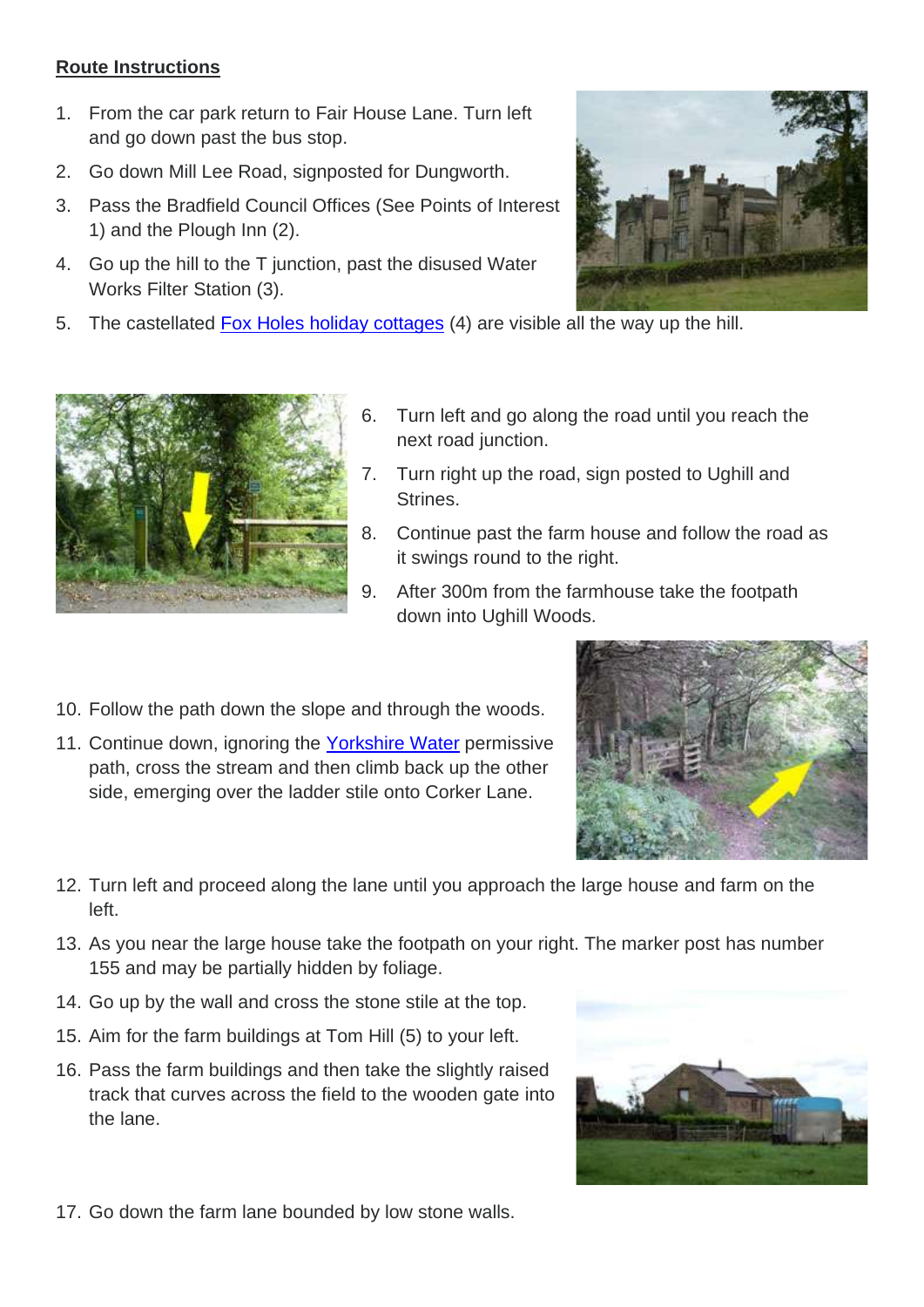18. At the T junction turn left and go into the village of Dungworth (6).



19. At the main road turn right.

20. Go up to the Methodist Church (7), (8), (9) and the [Royal Hotel \(](https://www.facebook.com/royal.dungworth/)10).

21. Take the path that drops down between the church and the pub.

- 22. The path is a bit over grown at first but improves further down.
- 23. Continue down the path as it swings right.
- 24. Go through the stone stile and down the fenced track and past the farm house through the narrow gate, emerging out onto the lane called Dungworth Green.





25. Turn left and then take the footpath off to the right just before the next building.

26. Continue down the path through woodland.

27. The path curves round to the left and comes out into fields.

28. Follow the path across the field and down a sloping track towards the river.

- 29. At the bottom of the slope continue left to the stone stile by the metal gate.
- 30. Go along the path with the high wall of the compensation reservoir on your left.
- 31. Cross the bridge over the steam and ascend Stacey Lane (11) all the way to the main Loxley Road. (Turn right for the Nag's Head public house (owned by Bradfield Brewery).
- 32. Turn left and follow the road towards Damflask Reservoir  $(12)$ .
- 
- 33. Cross the two roads that lead across the dam wall.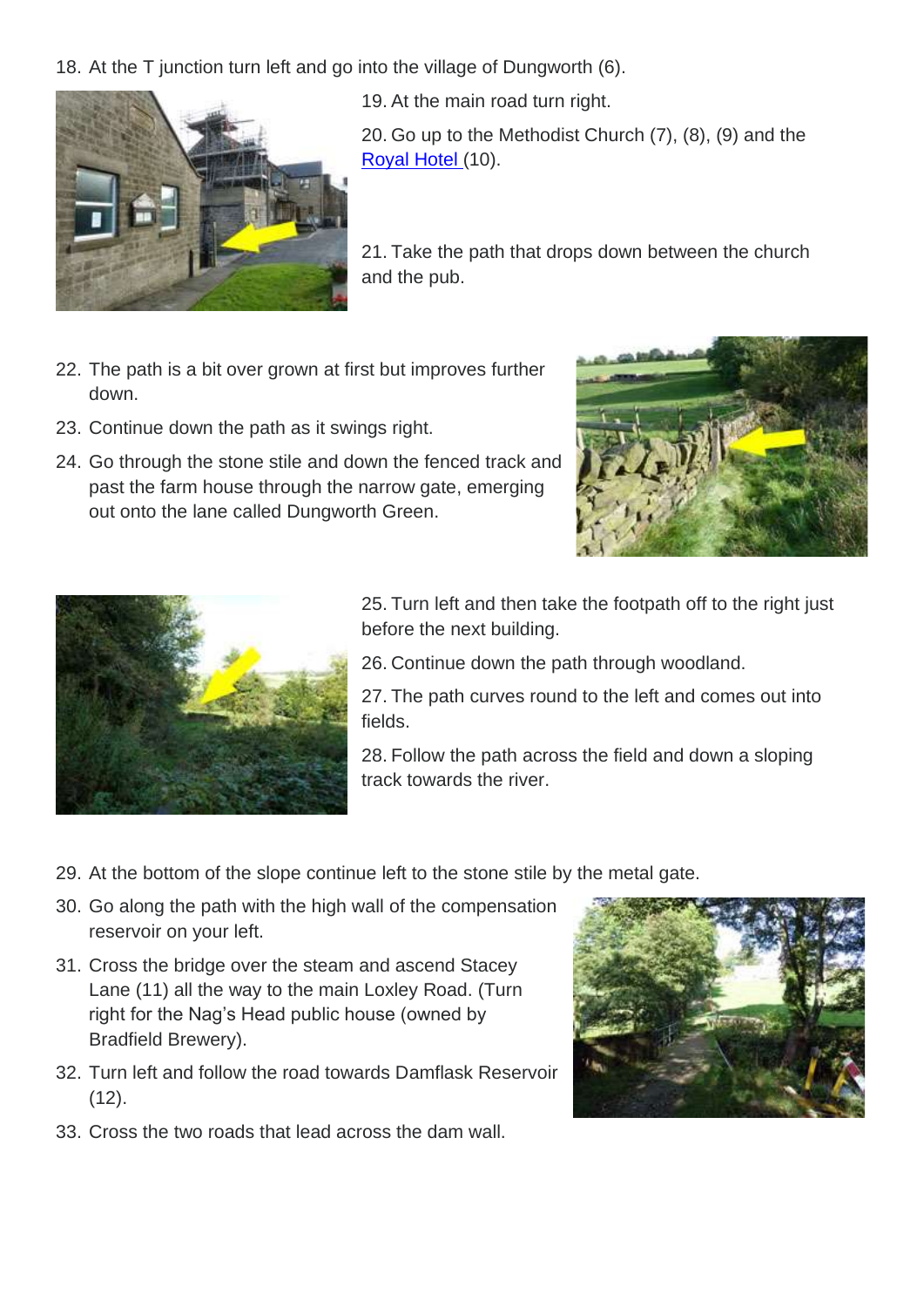- 34. Take the path that goes in on the left, down to the side of Damflask Reservoir.
- 35. Follow the [Yorkshire Water p](https://www.yorkshirewater.com/things-to-do)ermissive path all the way until it emerges onto Lamb Hill.
- 36. Turn left and follow the road back to Low Bradfield.
- 37. Continue past the bowling green and then over the bridge.
- 38. Turn right, the past the bus stop and back to the car park.



# **Points of Interest**

#### **1. Bradfield Parish Council Offices.**

The Parish Council Offices are housed in the former Wesleyan Chapel, built in 1817, and used as a temporary school between 1864 and 1867, until a new school was built to replace that washed away in the Great Sheffield Flood. The former Methodist Chapel, on the opposite side of the road, was built in 1899 and closed in 1993. It is now a private house.

#### **2. The Plough Inn.**

This was originally a farmhouse before being converted to an inn in the mid c19th. The archway was used to take cattle into the auction yard at the rear of the building, but was blocked in during the 1960's.

#### **3. Water Works Filter Station.**

On the right is the Filter Station, built in 1913 and extended in 1954, to purify water from the Strines, Dale Dike and Agden reservoirs. In 1930 it had the first telephone installed in Bradfield. The premises closed in 1994 following the completion of the new Water Treatment Works in the Loxley Valley.

#### **4. Fox Holes Farm holiday cottages.**

It is not known why Foxholes Farm was built with castellated walls; it may have been to complement the church on the opposite side of the valley, but it can probably best be described as a 'folly'. [www.foxholesfarm.co.uk](http://www.foxholesfarm.co.uk/)

## **5. Tom Hill Farm.**

The farm has an ancient, timber-frame cruck barn. Several such barns survive in the Bradfield area.

## **6. Dungworth.**

Dungworth village is thought to date back to the c13th, but the meaning of the name is uncertain. One meaning suggests a dwelling that is partly underground, another suggests it refers to a dwelling with a dung-covered roof.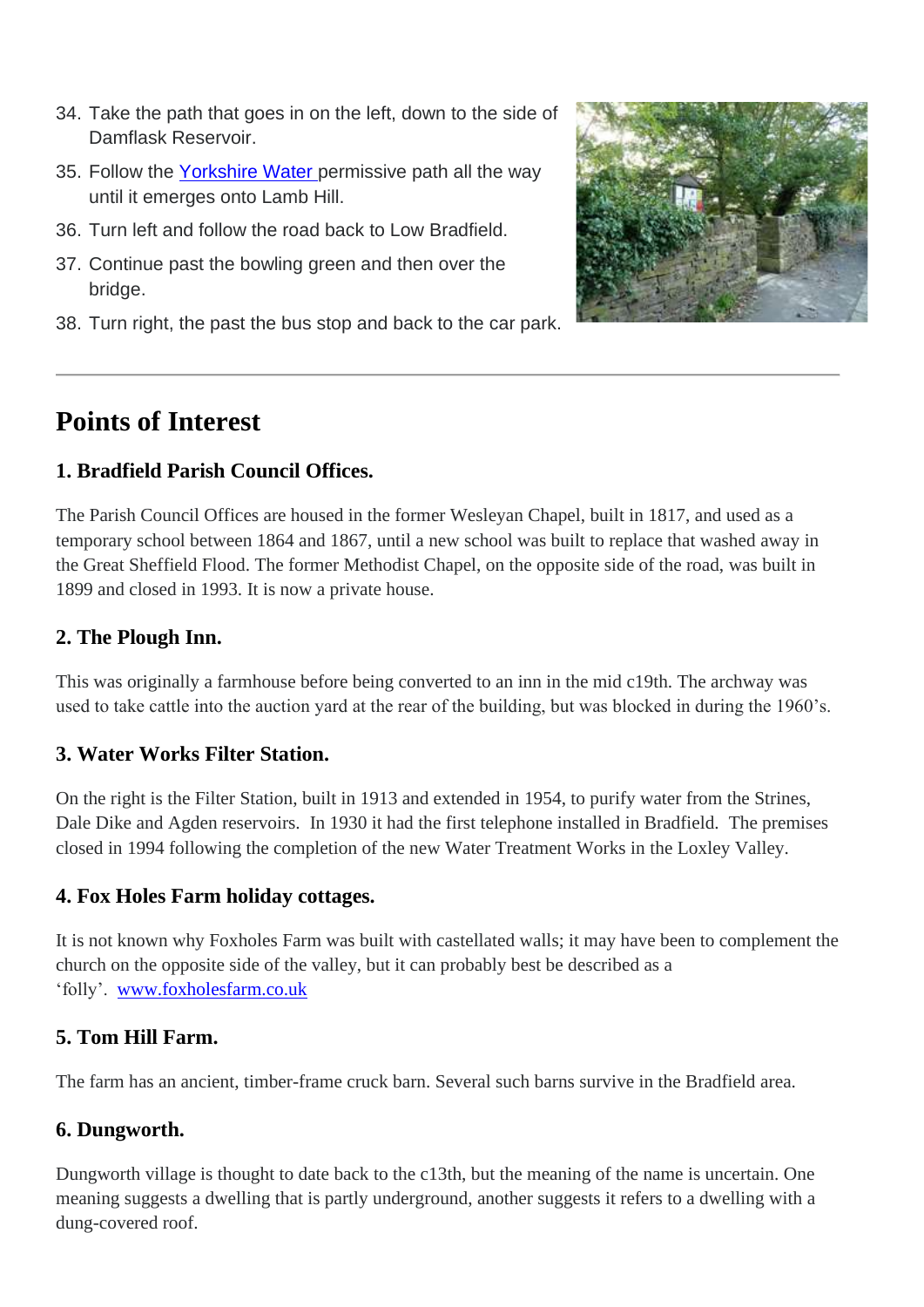#### **7. Dungworth Methodist Church.**

The church, built in 1850, was a major focus of village life in the c19 and early c20th. Six coaches were needed to accommodate all the people attending the annual outing to Thornhill in the 1920's.

## **8. Old Village Hall.**

This is the single storey building on the main street. Originally built as a rehearsal room for the local brass band in the 1870's the hall was known as the Band Room, then the Dungworth Village Institute, or the 'Stute'. The present building dates from 1968.

## **9. Ringwood House.**

The house on the right, and at an angle to the main street, used to be 'Harper's shop'. until the 1970's. It sold everything from flour to paraffin. Villagers recalled flour being sold by weight from a big bin; butter and cheese being cut from the barrel and paraffin being stored in a big tank to be measured out in a half-gallon can to customers.

## **10. Royal Hotel.**

Built in the 1860's, the pub functioned as a centre for sports and entertainment in the area. Cricket, football, fishing and running clubs all attracted a large following during the 1900's. Local carols are still sung here at Christmas[.www.royalhotel-dungworth.co.uk/](https://www.facebook.com/royal.dungworth/)

## **11. Stacey Lane.**

A water wheel, known as Stacey's Wheel, was located near here in the c18th. 12 men were employed as grinders in 1794 making saws, knives and razors. The mill was washed away in the Great Sheffield Flood of 1864 and nothing now remains. The round, concrete structure is a disused, compensation dam which was built in the 1920's.

## **12. Damflask reservoir.**

The reservoir was constructed in 1867 as one of a group of reservoirs in the area built to supply both fresh drinking water and a guaranteed supply of running water to the population and industries of Sheffield. It has a capacity of 1,123 million gallons and a maximum depth of 88 feet. Today it is also used by rowing and sailing clubs and for fishing. Damflask Reservoir takes its name from Damflask village which stood just about where the reservoir embankment is today. Early maps show that a corn mill, paper mill, wire mill, public house and a cluster of houses existed in 1850. Nothing was rebuilt when the village was washed away in the flood as plans were already in place to construct the reservoir. [www.yorkshirewater.com](https://www.yorkshirewater.com/things-to-do)

Acknowledgements : Malcolm Nunn, Archivist, Bradfield Parish Council.

References: 'A Walk into History – a collection of memories, facts and photographs' gathered by the Dungworth, Storrs and District Local History Group, Hudson Print Ltd., Warrington.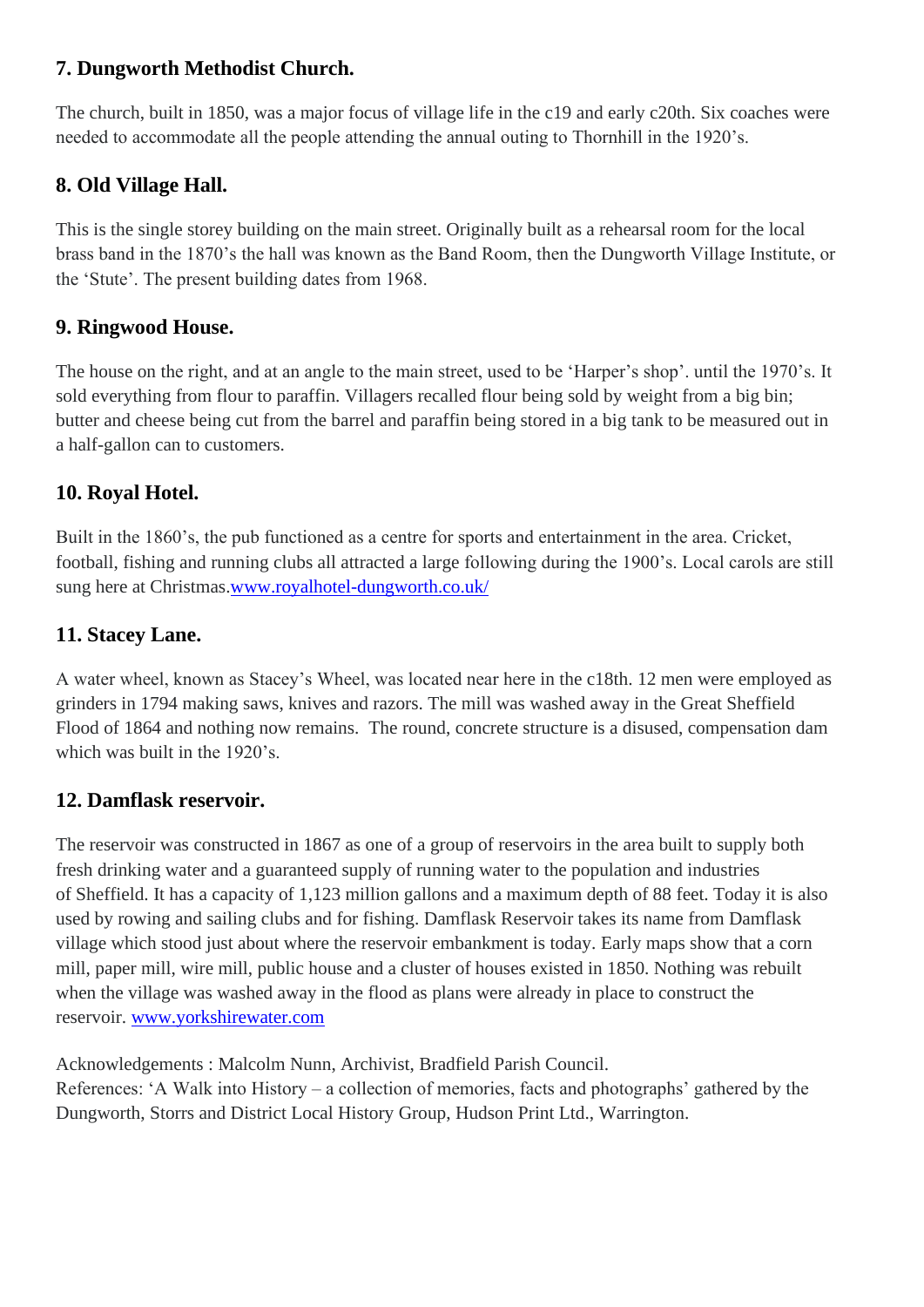

© [OpenStreetMap contributors](http://www.openstreetmap.org/copyright)

Please utilise the 'contact' link on the Bradfield Walkers ae Welcome website if you wish to suggest any amendments to these instructions

Except where expressly stated to the contrary, copyright in the text, graphics and information contained in this web site (including downloads) is owned by Bradfield Walkers are Welcome. You may print, or download to a personal computer, extracts for personal use.

Permanent copying and/or storage of whole or part of this web site or the information contained therein or reproduction or incorporation of any part of it in any other work or publication whether paper or electronic media or any other form is expressly prohibited unless agreed otherwise.

Material available from our website, including downloadable .pdf files, is provided for information purposes only. Whilst every care is taken in compiling information we do not make any warranties or representations as to its accuracy or reliability. We may make changes to this material at any time without notice. Certain information on the website may contain typographical or other errors or be out of date, and we make no commitment to update such information. We and any third parties referred to on the website assume no responsibility for how you use the information provided through the website.